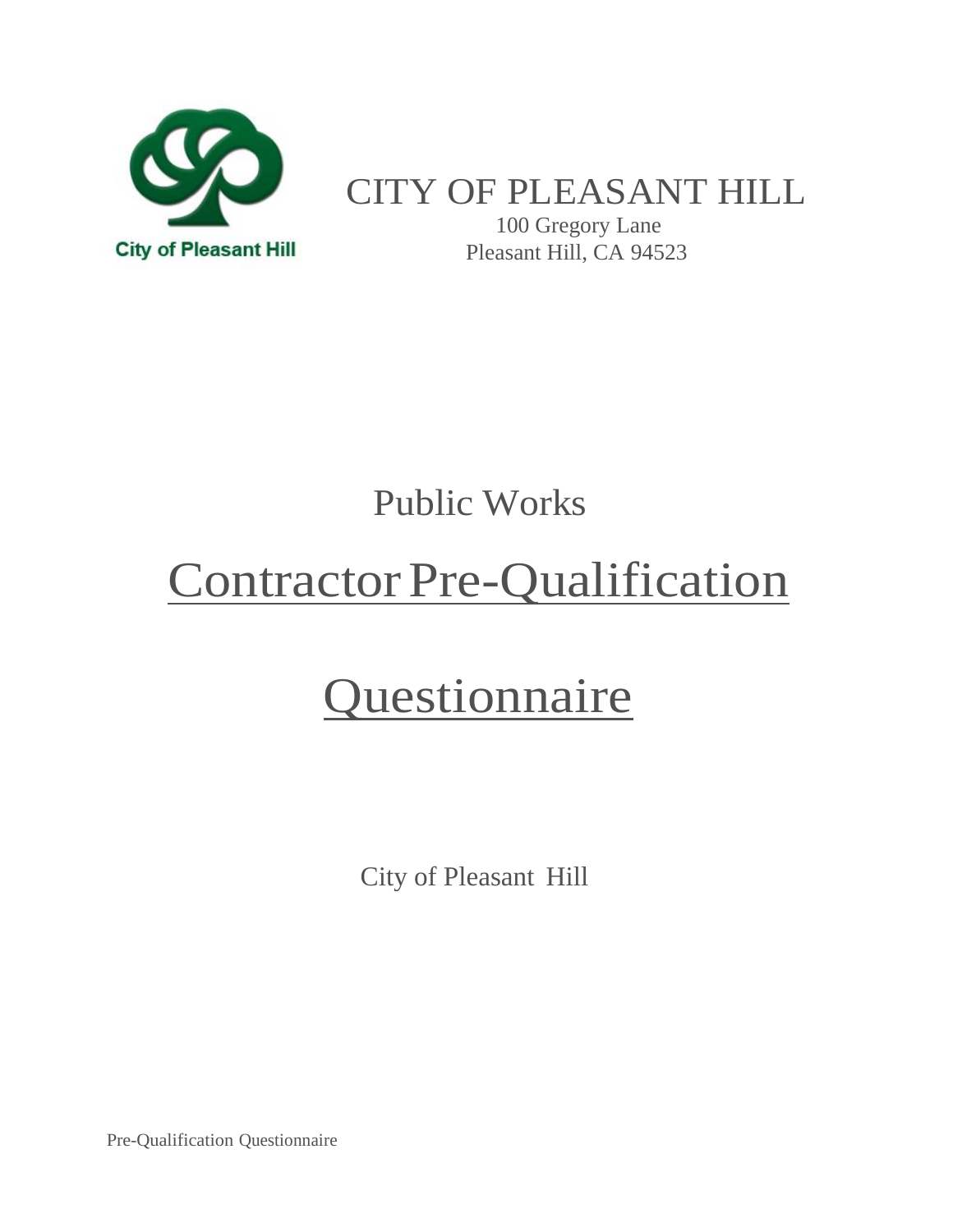### **Contractor General Information**

|                                                                                                                                                                                                                                      |                                                                                                                       | Telephone No.                                              |  |
|--------------------------------------------------------------------------------------------------------------------------------------------------------------------------------------------------------------------------------------|-----------------------------------------------------------------------------------------------------------------------|------------------------------------------------------------|--|
| Email Address: No. 1996. The Communication of the Communication of the Communication of the Communication of the Communication of the Communication of the Communication of the Communication of the Communication of the Comm       |                                                                                                                       |                                                            |  |
| Check One:                                                                                                                                                                                                                           |                                                                                                                       |                                                            |  |
| Corporation<br>$\Box$                                                                                                                                                                                                                | $\Box$<br>Partnership                                                                                                 | $\Box$<br>Sole Proprietor                                  |  |
| If company is a sole proprietor or partnership:                                                                                                                                                                                      |                                                                                                                       |                                                            |  |
| Owner(s) of Company:                                                                                                                                                                                                                 | <u> 1989 - Johann Stoff, deutscher Stoff, der Stoff, der Stoff, der Stoff, der Stoff, der Stoff, der Stoff, der S</u> |                                                            |  |
|                                                                                                                                                                                                                                      |                                                                                                                       | <u> 1989 - Johann Stoff, amerikansk politiker (* 1908)</u> |  |
|                                                                                                                                                                                                                                      |                                                                                                                       |                                                            |  |
| License Number(s):                                                                                                                                                                                                                   | Classification:                                                                                                       | <b>Expiration Date:</b>                                    |  |
|                                                                                                                                                                                                                                      |                                                                                                                       |                                                            |  |
| <u>and the company of the company of the company of the company of the company of the company of the company of the company of the company of the company of the company of the company of the company of the company of the com</u> | <u> 1989 - Jan Stein Harry Stein Harry Stein Harry Stein Harry Stein Harry Stein Harry Stein Harry Stein Harry S</u>  |                                                            |  |
|                                                                                                                                                                                                                                      |                                                                                                                       |                                                            |  |
|                                                                                                                                                                                                                                      |                                                                                                                       |                                                            |  |
|                                                                                                                                                                                                                                      |                                                                                                                       |                                                            |  |
| (List only one example: Paving, Concrete, Landscaping, Underground, Electrical, Building)                                                                                                                                            |                                                                                                                       |                                                            |  |
| Secondary or Other Type of Work:                                                                                                                                                                                                     |                                                                                                                       |                                                            |  |

(List more than one example: Paving, Concrete, Landscaping, Underground, Electrical, Building)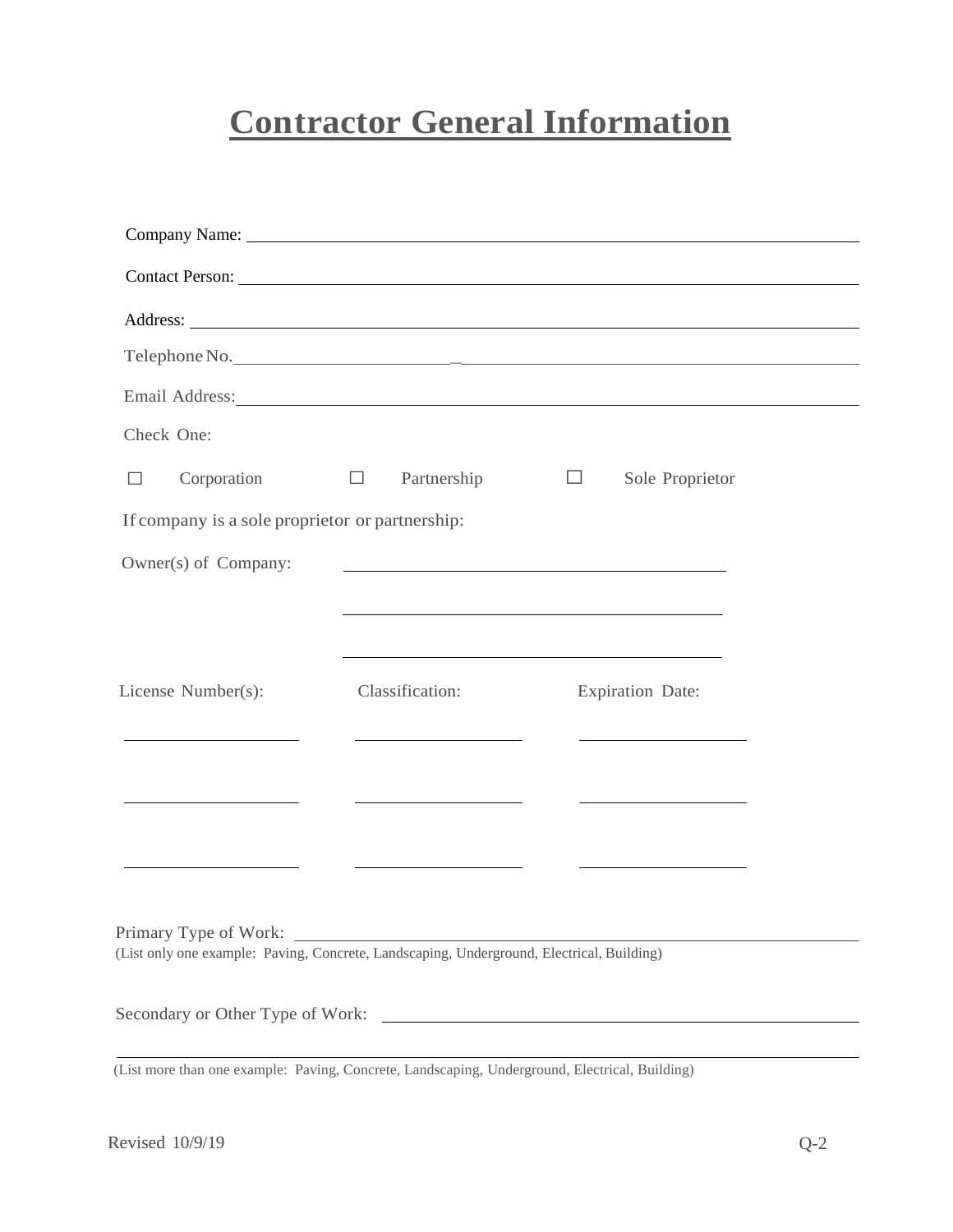Bonding capacity (per job) - Provide documentation from your surety, identifying the following:

Name of bonding company/surety:

Name of surety agent, address, and telephone number:

How many years has your organization been in business in California as a contractor under your present business name and license number?

(years)

I, the undersigned, certify and declare that I have read all the foregoing answers to this pre-qualification questionnaire and know their contents. The matters stated in the questionnaire answers are true of my own knowledge and belief, except as to those matters stated on information and belief, and as to those matters, I believe them to be true. I declare under penalty of perjury under the laws of the State of California, that the foregoing is correct.

Dated: Name:

Signature: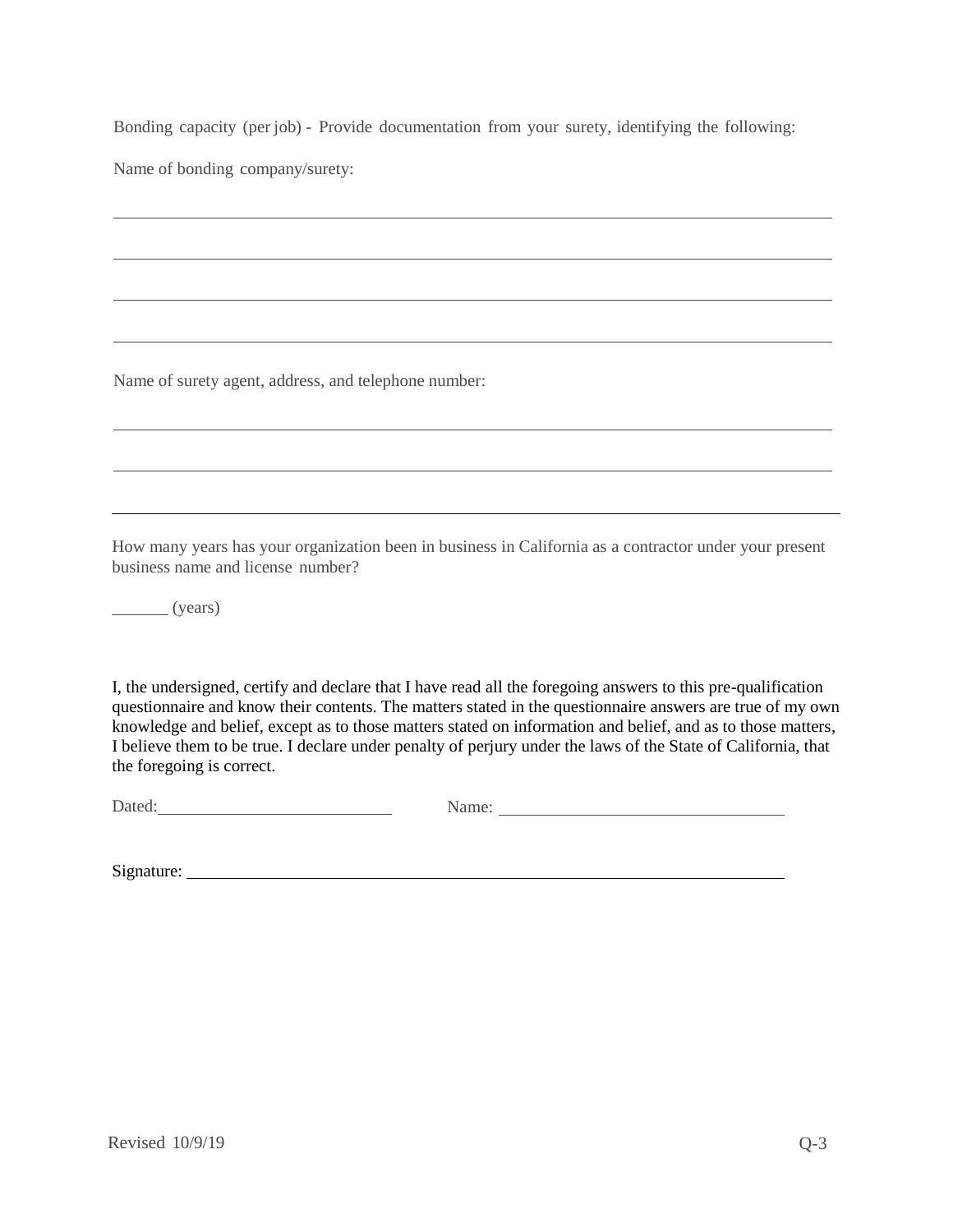Contractor will be immediately disqualified if answer to questions 1 or 2 is "No"

|    |                                                                                                                                                                                      | Yes | N() |
|----|--------------------------------------------------------------------------------------------------------------------------------------------------------------------------------------|-----|-----|
|    | Contractor has a liability insurance policy with a policy limit of at<br>least \$1,000,000 per occurrence and \$2,000,000 aggregate.                                                 |     |     |
| 2. | Contractor has a current Worker's Compensation policy as required<br>by the State of California Labor Code or is legally self-insured<br>pursuant to Labor Code section 3700 et.seq. |     |     |

Contractor will be immediately disqualified if the answer to any of questions 3 through 5 is "Yes." 1

|    |                                                                                                                                                                                                                                                                                                                                                                | Yes | NO. |
|----|----------------------------------------------------------------------------------------------------------------------------------------------------------------------------------------------------------------------------------------------------------------------------------------------------------------------------------------------------------------|-----|-----|
| 3. | Has your contractor's license been revoked at any time in the past five<br>years?                                                                                                                                                                                                                                                                              |     |     |
| 4. | Has a surety company completed a contract on your behalf, or paid for<br>completion because your firm was default terminated by the project<br>owner within the last five years?                                                                                                                                                                               |     |     |
| 5. | At the time of submitting this pre-qualification form, is your firm<br>ineligible to bid on or be awarded a public works contract, or perform as a<br>subcontractor on a public works contract, pursuant to either Labor Code<br>section 1777.1 (violation of public works labor laws) or Labor Code section<br>1777.7 (violation of apprentice requirements)? |     |     |

<sup>&</sup>lt;sup>1</sup> A contractor disqualified solely because of a "yes" answer given to question 3, 4, or 5 may appeal the disqualification and provide an explanation of the relevant circumstances during the appeal procedure.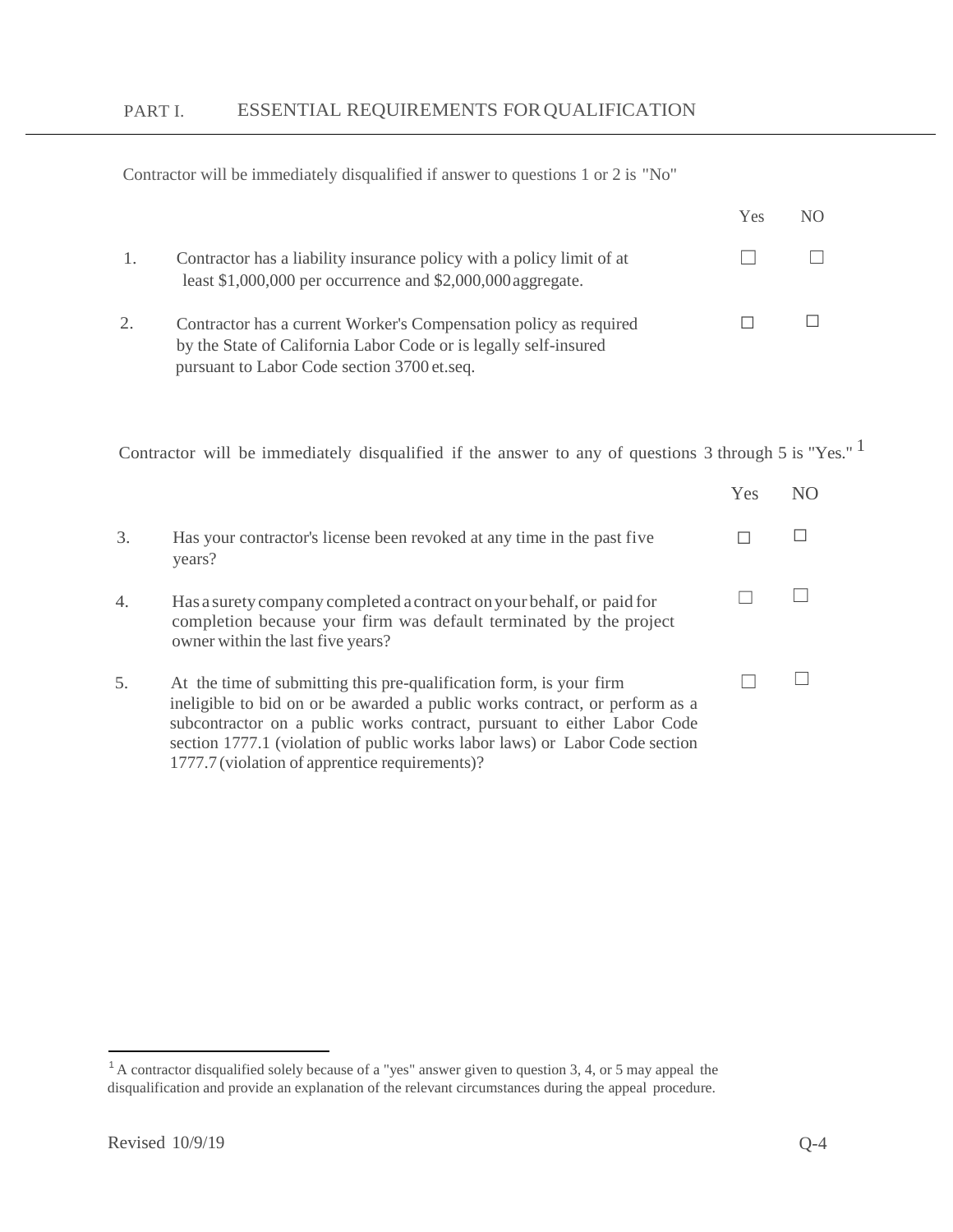If the answer to any of the following questions is "Yes", please explain on a separate signed sheet.

|    |                                                                                                                                                                                                                                                                                                                                                                                                                                                    | <b>YES</b> | N <sub>O</sub> |
|----|----------------------------------------------------------------------------------------------------------------------------------------------------------------------------------------------------------------------------------------------------------------------------------------------------------------------------------------------------------------------------------------------------------------------------------------------------|------------|----------------|
| 1. | Is your firm currently the debtor in a bankruptcy case? Or has it been<br>at any time during the last five (5) years?                                                                                                                                                                                                                                                                                                                              |            |                |
| 2. | Has any Contractor's State License Board (CSLB) license held by<br>your firm or its Responsible Managing Employee (RME) or Responsible<br>Managing Officer (RMO) been suspended within the last five years?                                                                                                                                                                                                                                        |            |                |
| 3. | At any time in the last five years has your firm been assessed and paid<br>liquidated damages after completion of a project under a construction contract<br>with either a public or private owner?                                                                                                                                                                                                                                                |            |                |
| 4. | In the last five years, has your firm, or any firm with which any of<br>your company's owners, officers or partners are associated, been debarred,<br>disqualified, removed or otherwise prevented from bidding on or competing<br>for any government agency or public works project for any reason?<br>Note: "Associated with" refers to another construction firm in which an<br>owner, partner or officer of your firm held a similar position. |            |                |
| 5. | In the last five years, has your firm been denied an award of a public-<br>works contract based on a finding by a public agency that your company was<br>not a responsible bidder?                                                                                                                                                                                                                                                                 |            |                |
| 6. | In the past five years, has any claim against your firm concerning your<br>firm's work on a construction project been filed in court or arbitration?                                                                                                                                                                                                                                                                                               |            |                |
| 7. | At any time during the past five years, has any surety company made<br>any payments on your firm's behalf as a result of a default to satisfy any<br>claims made against a performance or payment bond issued on your firm's<br>behalf in connection with a construction project, either public or private?                                                                                                                                        |            |                |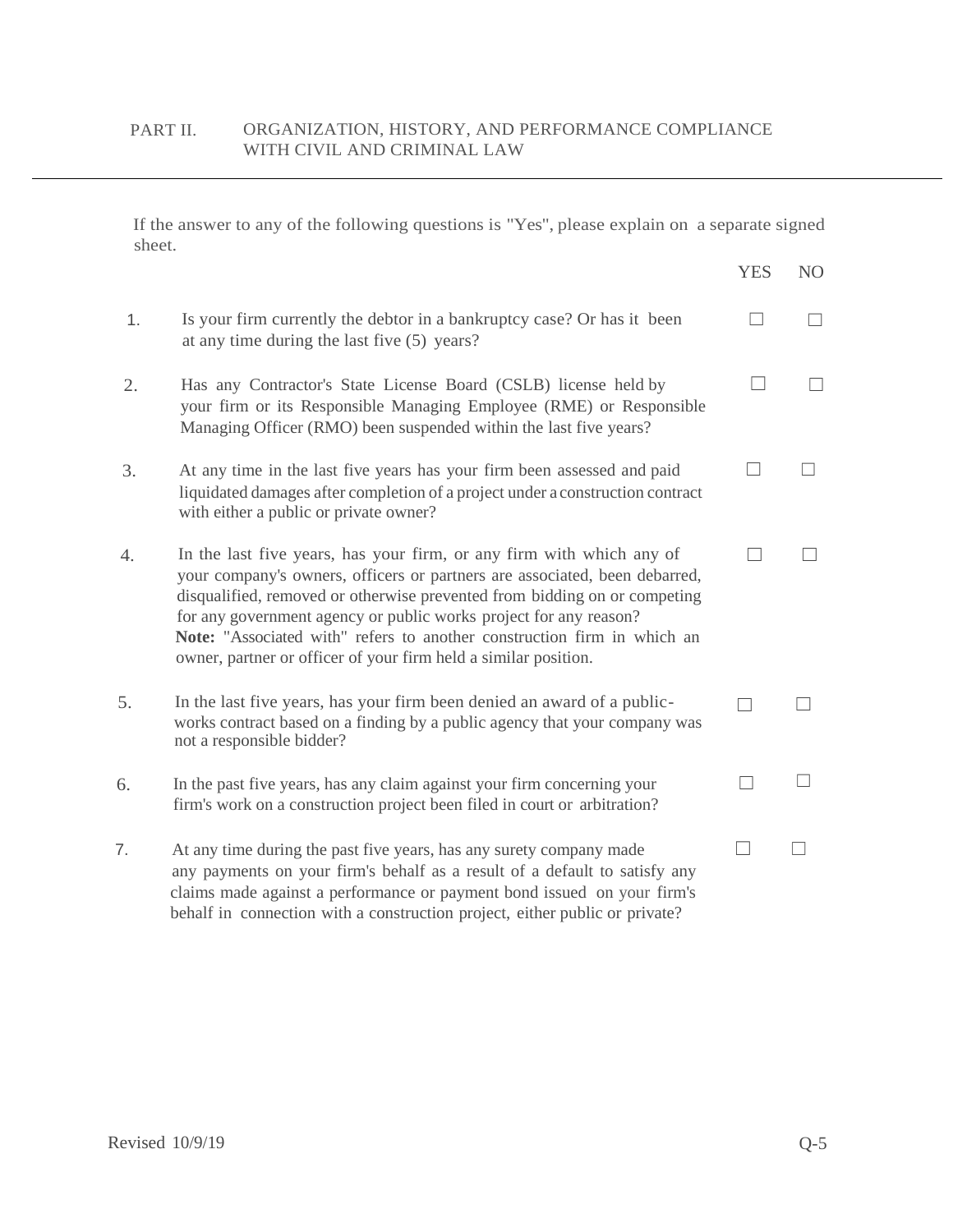|     |                                                                                                                                                                                                                                                                                                                                                                                                                                                        | Yes | NO. |
|-----|--------------------------------------------------------------------------------------------------------------------------------------------------------------------------------------------------------------------------------------------------------------------------------------------------------------------------------------------------------------------------------------------------------------------------------------------------------|-----|-----|
| 8.  | In the last five years, has any insurance carrier, for any form of<br>insurance, refused to renew the insurance policy for your firm?                                                                                                                                                                                                                                                                                                                  |     |     |
| 9.  | During the last five years, has your firm ever been denied bond<br>coverage by a surety company, or has there ever been a period of time<br>when your firm had no surety bond in place during a public<br>construction project when one was required?                                                                                                                                                                                                  |     |     |
| 10. | Has Cal/OSHA cited and assessed penalties against your firm for any<br>"serious," "willful" or "repeat" violations of its safety or health<br>regulations in the past five years?<br>Note: If you have filed an appeal of a citation, and the Occupational<br>Safety and Health Appeals Board has not yet ruled on your appeal, you<br>need not include information about it.                                                                          |     |     |
| 11. | Has the federal Occupational Safety and Health Administration cited<br>and assessed penalties against your firm in the past five years?<br>Note: If you have filed an appeal of a citation and the appeals board<br>has not yet ruled on your appeal, or if there is a court appeal pending,<br>you need not include information about the citation.                                                                                                   |     |     |
| 12. | Has the EPA or any air quality management district or any regional<br>water quality control board cited and assessed penalties against either<br>your firm or the owner of a project on which your firm was the<br>contractor in the past five years?                                                                                                                                                                                                  |     |     |
| 13. | Has there been more than one occasion during the last five years in<br>which your firm was required to pay either back wages or penalties for<br>your own firm's failure to comply with the state's prevailing wage<br>laws" or the federal Davis-Bacon prevailing wage requirements.<br>Note: This question refers only to your own firm's violation of<br>prevailing wage laws, not to violations of the prevailing wage laws by<br>a subcontractor. |     |     |